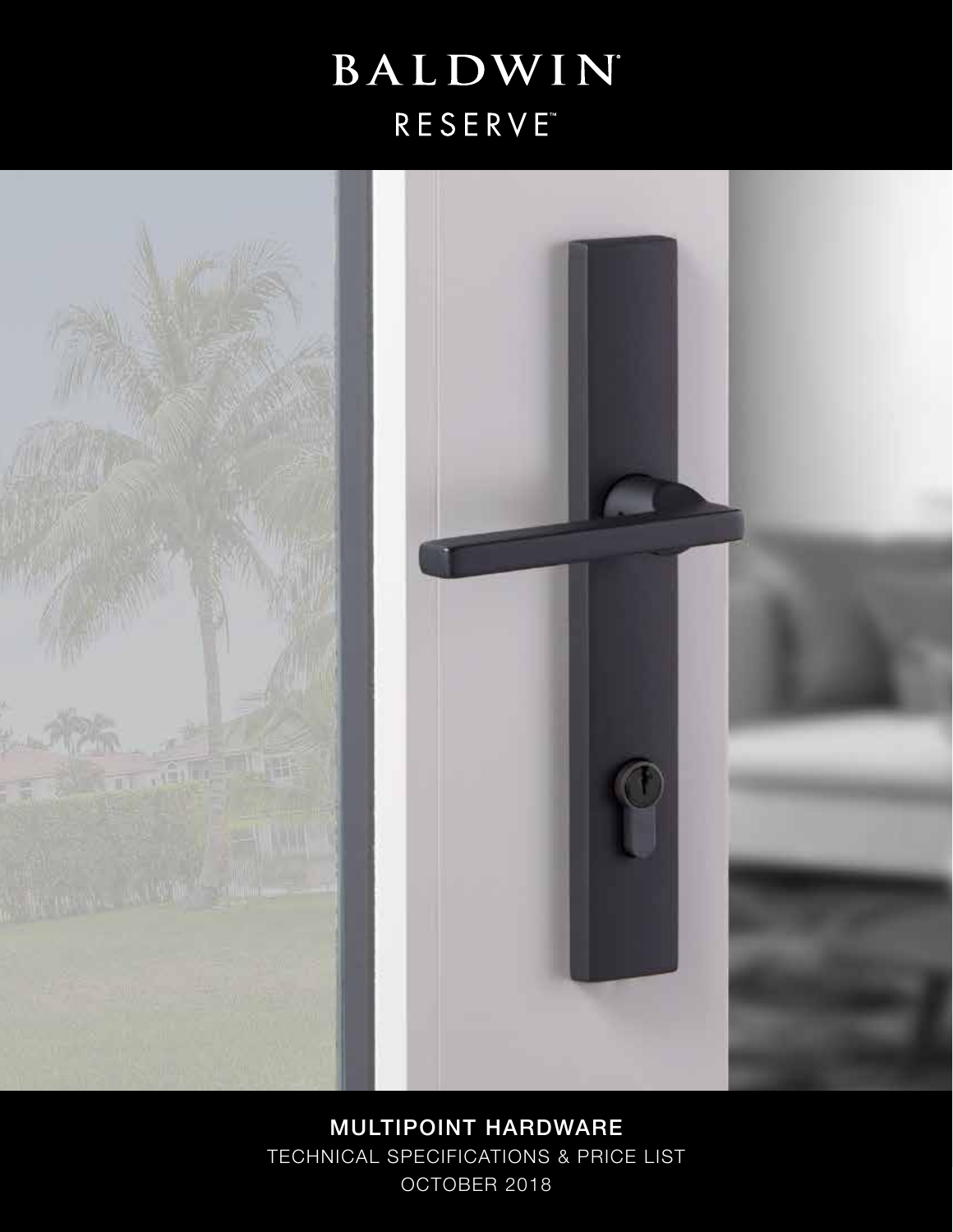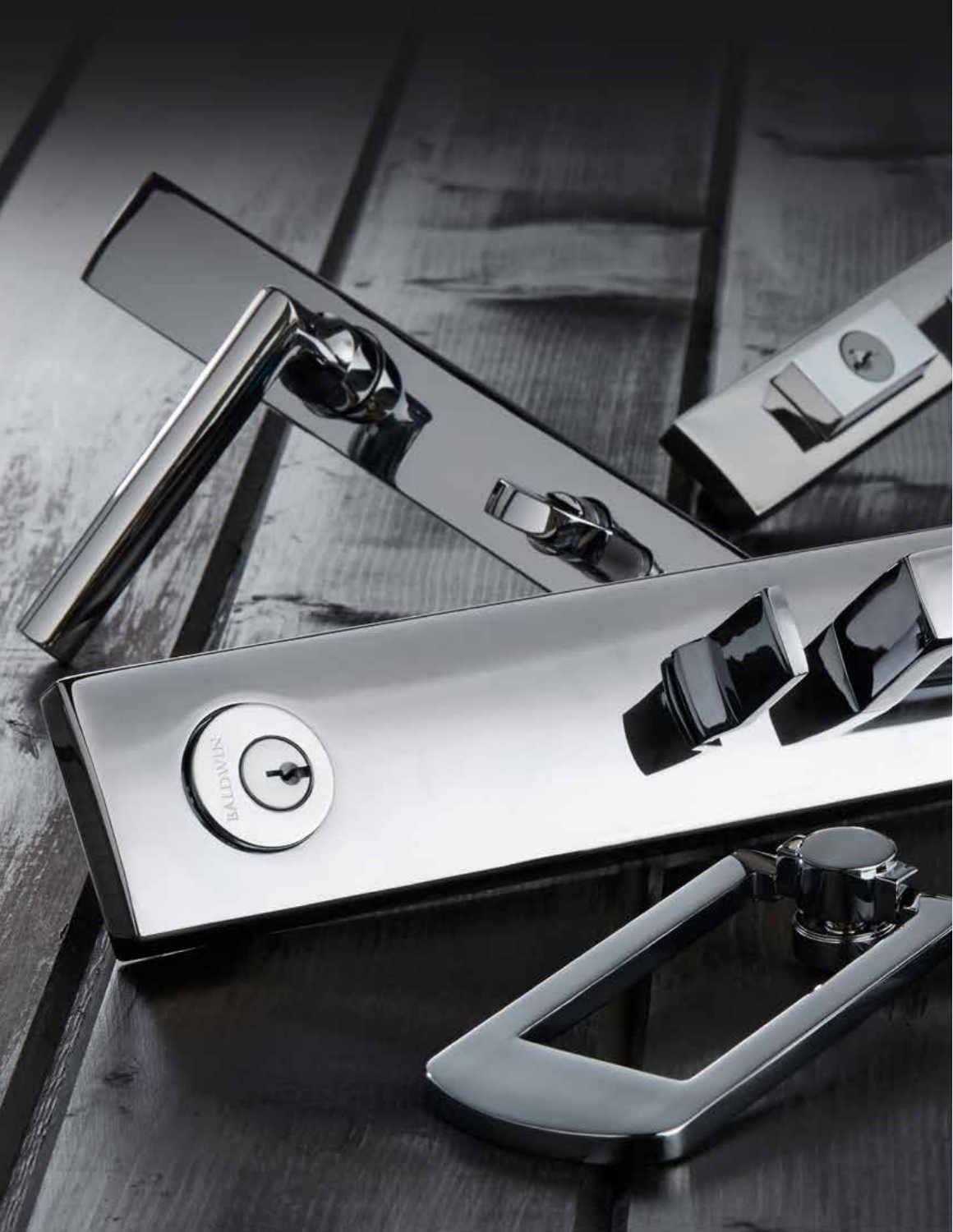Beautiful inside and out, the new Baldwin Reserve Multipoint collection brings the beauty of Baldwin to every door in your home. Enjoy a stunning look with unmatched Baldwin styles and finishes and the peace of mind knowing you have a more secure door through several points of locking.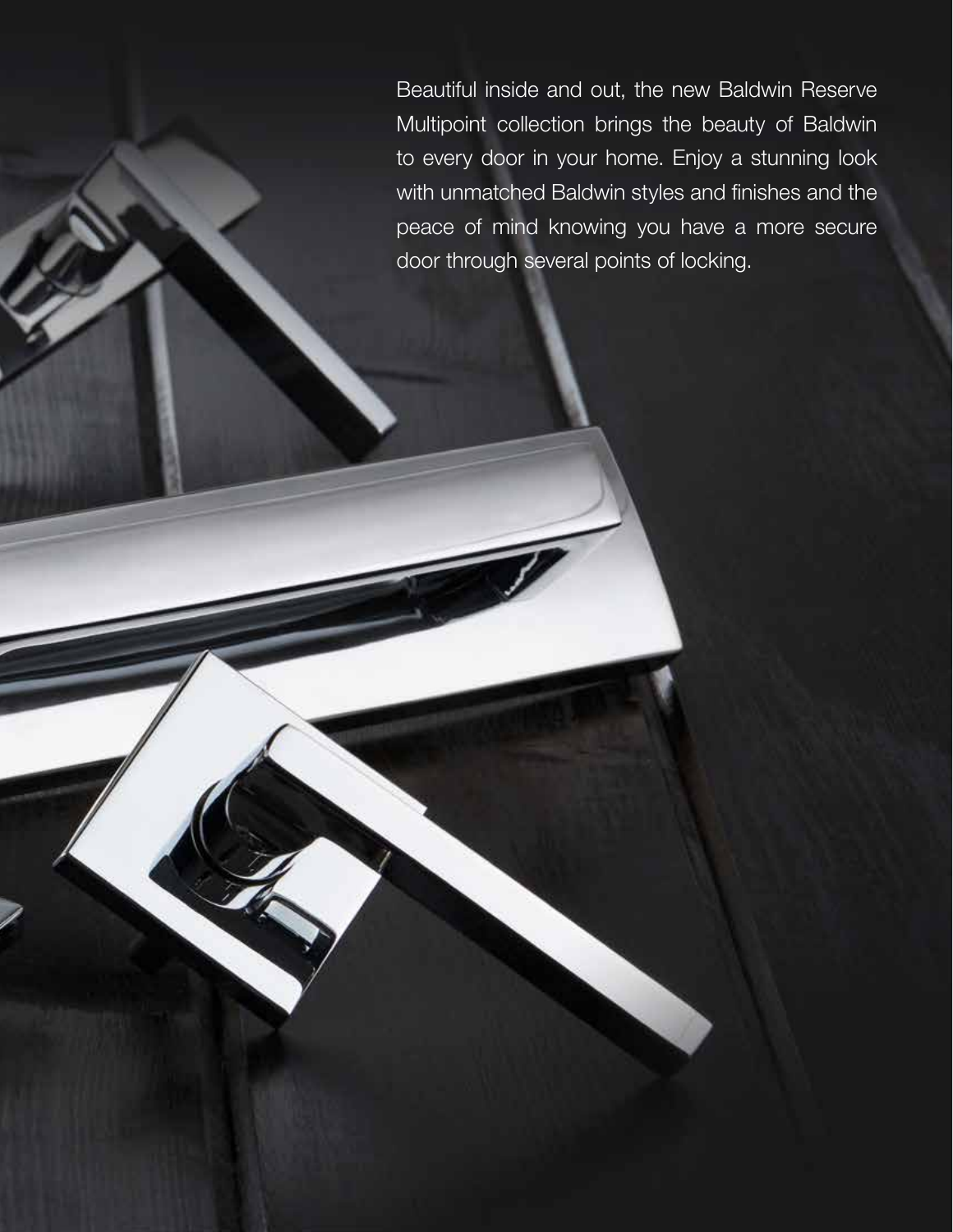# BEAUTIFULLY BALDWIN. STYLISHLY SECURE





## Heavy Duty Compression Springs

• Provides a tighter, crisper and stronger lever return feel, eliminating lever sag.

### Enhanced Cam Operation • Provides a smooth operation of the spindle when the lever is engaged.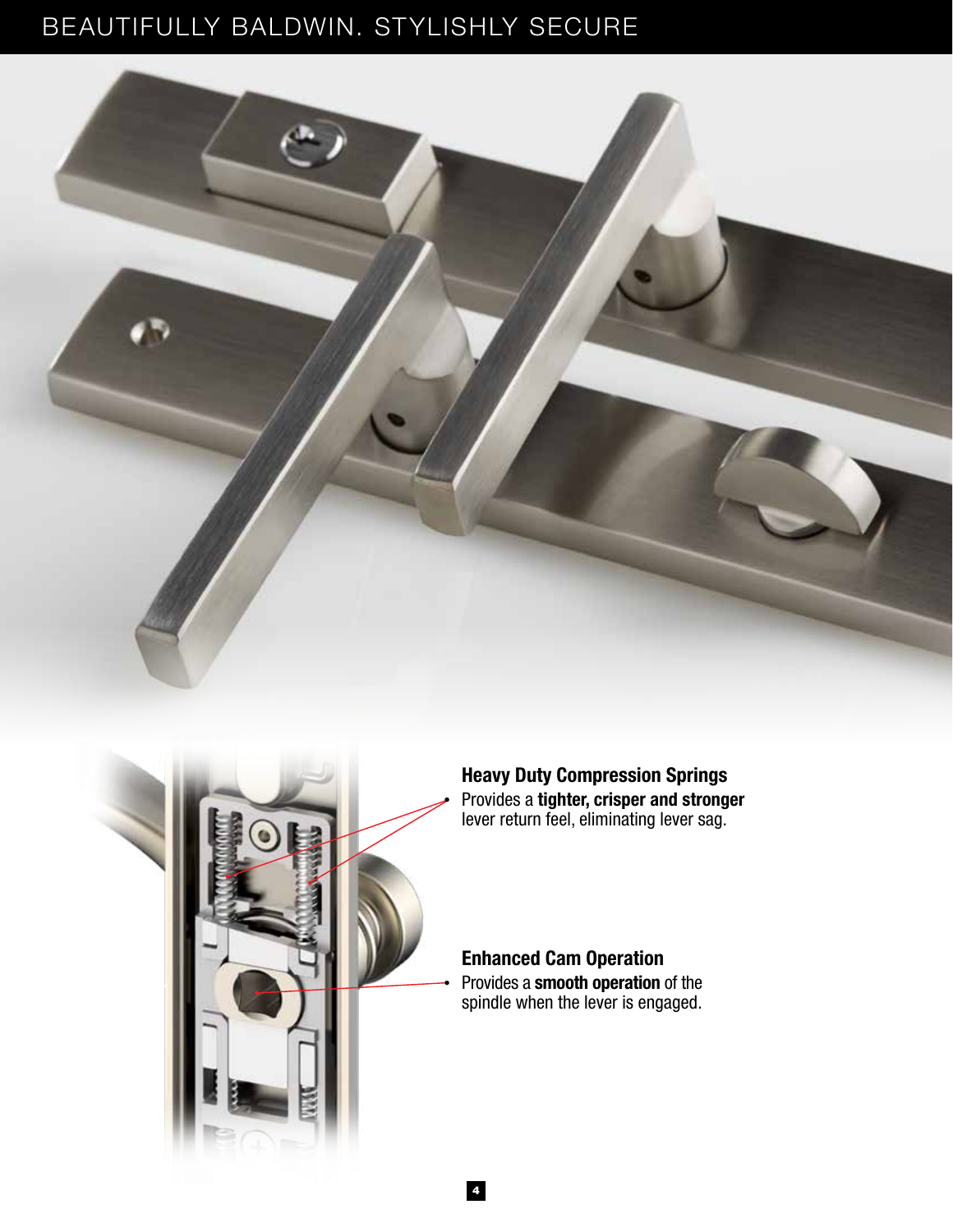## HOW TO ORDER

### TRADITIONAL CONTEMPORARY RUSTIC



(CHE)







(SEA) (LON)



(DEL) (ELK)

FINISHES

 $\overline{1}$ 







| <b>Function</b>                                                                                 | <b>Trims</b>                                                                                                                                              | Levers                                                                                                                                                                     | Finish                                                                                                                                                                                                                                                                                                                                                                                                                       | Configuration                                                                       | <b>Door Thickness</b>      | Cylinder                      | <b>Keying (Optional)</b>                                                                                                                                     |
|-------------------------------------------------------------------------------------------------|-----------------------------------------------------------------------------------------------------------------------------------------------------------|----------------------------------------------------------------------------------------------------------------------------------------------------------------------------|------------------------------------------------------------------------------------------------------------------------------------------------------------------------------------------------------------------------------------------------------------------------------------------------------------------------------------------------------------------------------------------------------------------------------|-------------------------------------------------------------------------------------|----------------------------|-------------------------------|--------------------------------------------------------------------------------------------------------------------------------------------------------------|
| EN<br>Entry, Single Cylinder<br>PT<br>Patio<br>AI<br>Active Inactive<br><b>FD</b><br>Full Dummy | <b>Traditional</b><br><b>CHE</b><br>Chesapeake<br>DEL.<br>Del Mar<br>Contemporary<br>SEA<br>Seattle<br>Rustic<br><b>ELK</b><br>Elkhorn<br>LON<br>Longview | <b>Traditional</b><br>Curve<br>CUR<br>DEC.<br>Decorative<br><b>FED</b><br>Federal<br>Contemporary<br>SQU<br>Square<br>TUB<br>Tube<br>Rustic<br>TAP<br>Taper<br>ARC<br>Arch | <b>Traditional Styles</b><br>(003) Polished Brass<br>(049) Matte Brass<br>(112) Venetian Bronze<br>(150) Satin Nickel<br>(152) Matte Antique Nickel<br>(260) Polished Chrome<br>(141) Polished Nickel<br><b>Contemporary Styles</b><br>(112) Venetian Bronze<br>(150) Satin Nickel<br>(190) Satin Black<br>(260) Polished Chrome<br>(141) Polished Nickel<br><b>Rustic Styles</b><br>(481) Dark Bronze<br>(492) White Bronze | Configuration 3<br>C3<br>C4<br>Configuration 4<br>C <sub>6</sub><br>Configuration 6 | STD 1.75" -<br>2.25" Doors | CKY C-Keyway Pin<br>& Tumbler | (KD) Keyed Different*<br>$(KA)$ Keyed Alike $(A=\#)$<br>(CK) Construction Key<br>(KC) Key Code<br>(MK) Master Key<br>(WITH) Separate Lines<br>Keyed Together |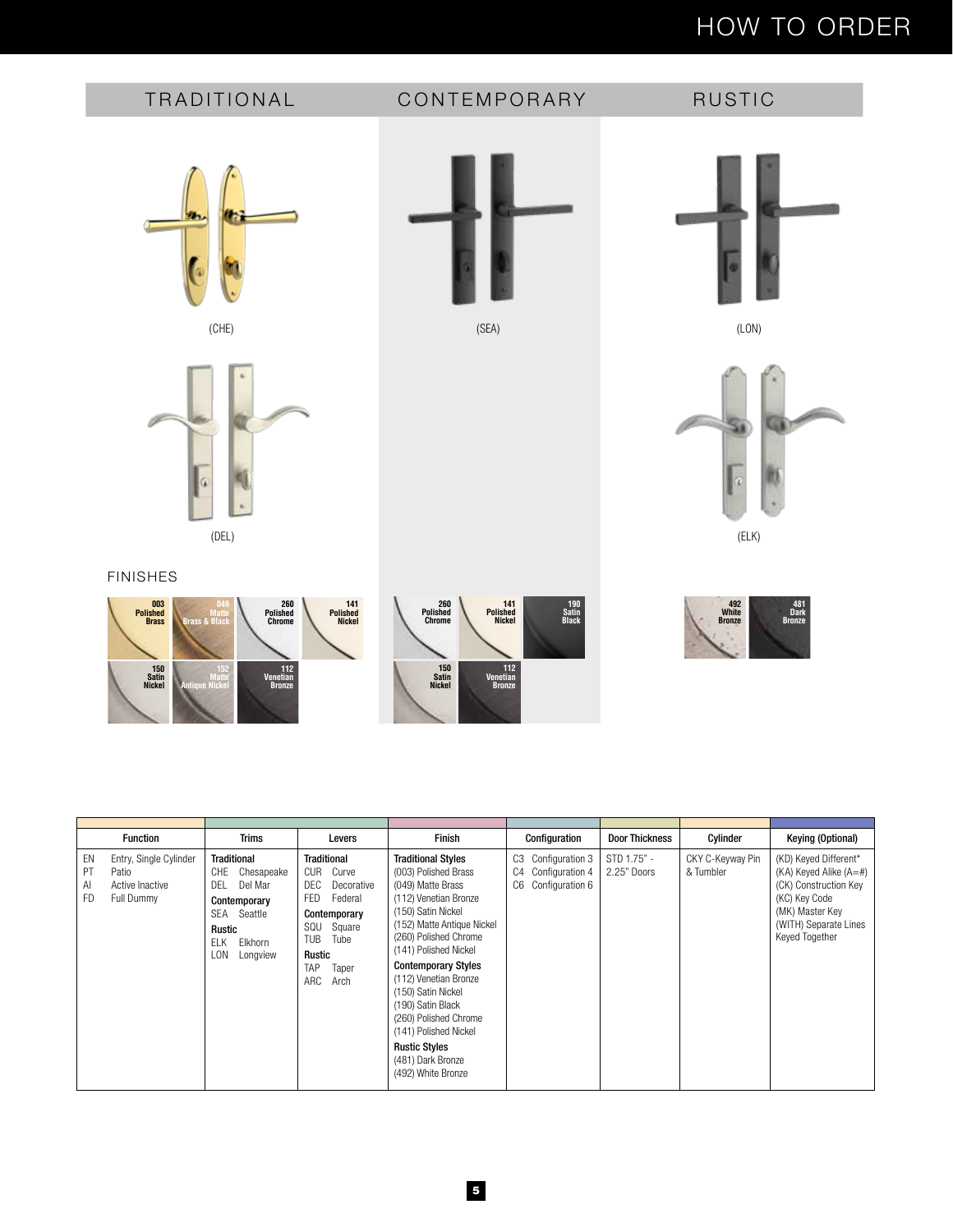# TRADITONAL & CONTEMPORARY



### *\*Note: Interior functions have exposed screws.*

| Function                                                            | Style            | <b>Interior Lever</b>                            | Handing                         | Finish                                                                                                                                                                           | Configuration                          | <b>List Price</b> |
|---------------------------------------------------------------------|------------------|--------------------------------------------------|---------------------------------|----------------------------------------------------------------------------------------------------------------------------------------------------------------------------------|----------------------------------------|-------------------|
| (EN) Entry<br>(PT) Patio<br>(AI) Active Inactive<br>(FD) Full Dummy | (CHE) Chesapeake | (CUR) Curve<br>(FED) Federal<br>(DEC) Decorative | (R) Right Hand<br>(L) Left Hand | (003) Polished Brass<br>(049) Matte Brass & Black<br>(150) Satin Nickel<br>(152) Matte Antique Nickel<br>(112) Venetian Bronze<br>(260) Polished Chrome<br>(141) Polished Nickel | C <sub>3</sub><br>C4<br>C6             | \$232.00          |
| (EN) Entry<br>(PT) Patio<br>(AI) Active Inactive<br>(FD) Full Dummy | (DEL) Del Mar    | (CUR) Curve<br>(FED) Federal<br>(DEC) Decorative | (R) Right Hand<br>(L) Left Hand | (003) Polished Brass<br>(049) Matte Brass & Black<br>(150) Satin Nickel<br>(152) Matte Antique Nickel<br>(112) Venetian Bronze<br>(260) Polished Chrome<br>(141) Polished Nickel | C <sub>3</sub><br>C4<br>C6             | \$232.00          |
| (EN) Entry<br>(PT) Patio<br>(AI) Active Inactive<br>(FD) Full Dummy | (SEA) Seattle    | (SQU) Square<br>(TUB) Tube                       | (R) Right Hand<br>(L) Left Hand | (150) Satin Nickel<br>(112) Venetian Bronze<br>(260) Polished Chrome<br>(141) Polished Nickel<br>(190) Satin Black                                                               | C3<br>C <sub>4</sub><br>C <sub>6</sub> | \$232.00          |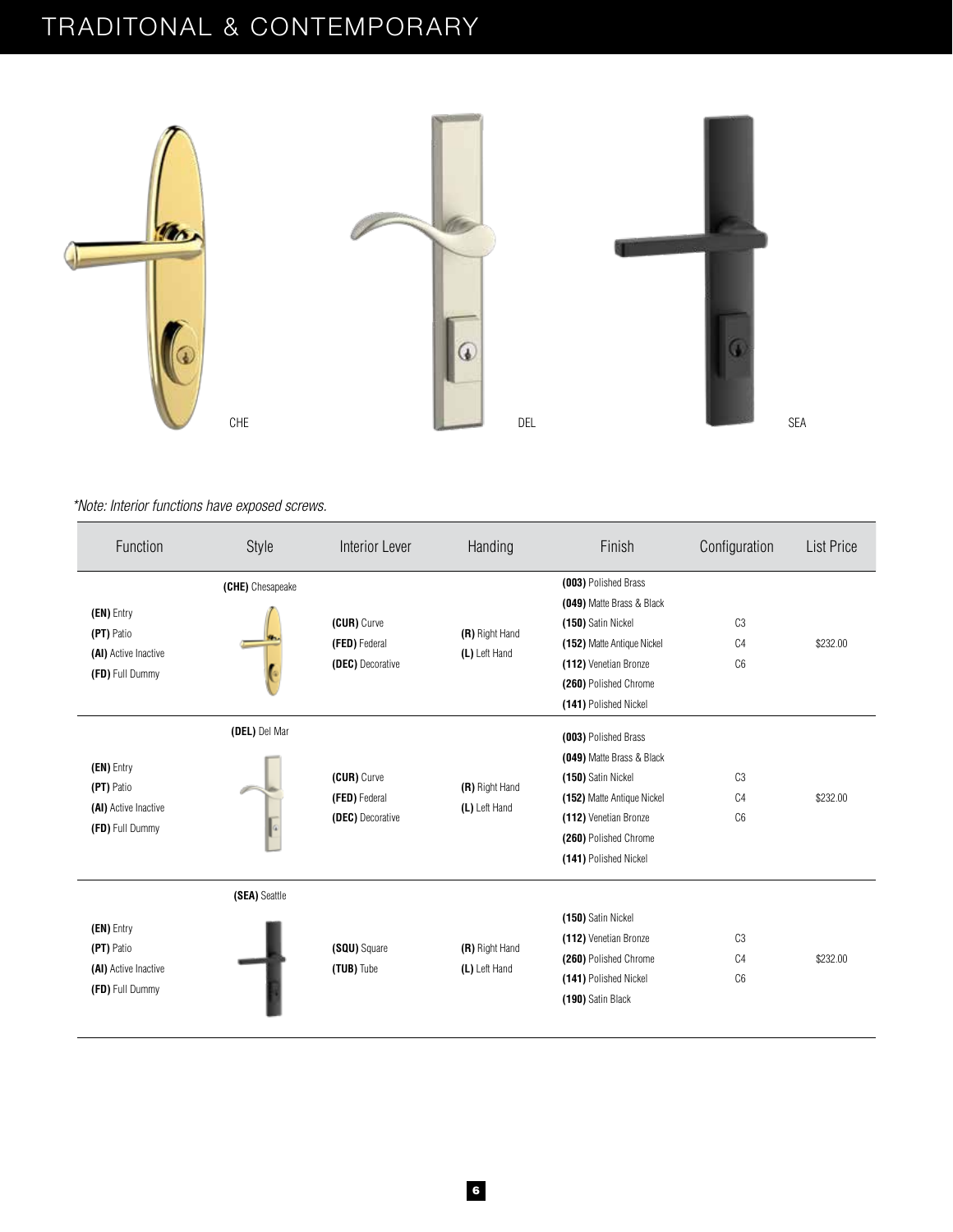

### *\*Note: Interior functions have exposed screws.*

| Function                                                            | Style         | <b>Interior Lever</b>     | Handing                         | Finish                                  | Configuration              | <b>List Price</b> |
|---------------------------------------------------------------------|---------------|---------------------------|---------------------------------|-----------------------------------------|----------------------------|-------------------|
| (EN) Entry<br>(PT) Patio<br>(AI) Active Inactive<br>(FD) Full Dummy | (ELK) Elkhorn | (ARC) Arch<br>(TAP) Taper | (R) Right Hand<br>(L) Left Hand | (481) Dark Bronze<br>(492) White Bronze | C <sub>3</sub><br>C4<br>C6 | \$260.00          |
|                                                                     | (DEL) Del Mar |                           |                                 |                                         |                            |                   |
| (EN) Entry                                                          |               |                           |                                 |                                         | C3                         |                   |
| (PT) Patio<br>(AI) Active Inactive                                  |               | (ARC) Arch<br>(TAP) Taper | (R) Right Hand<br>(L) Left Hand | (481) Dark Bronze<br>(492) White Bronze | C4                         | \$260.00          |
| (FD) Full Dummy                                                     |               |                           |                                 |                                         | C6                         |                   |



7